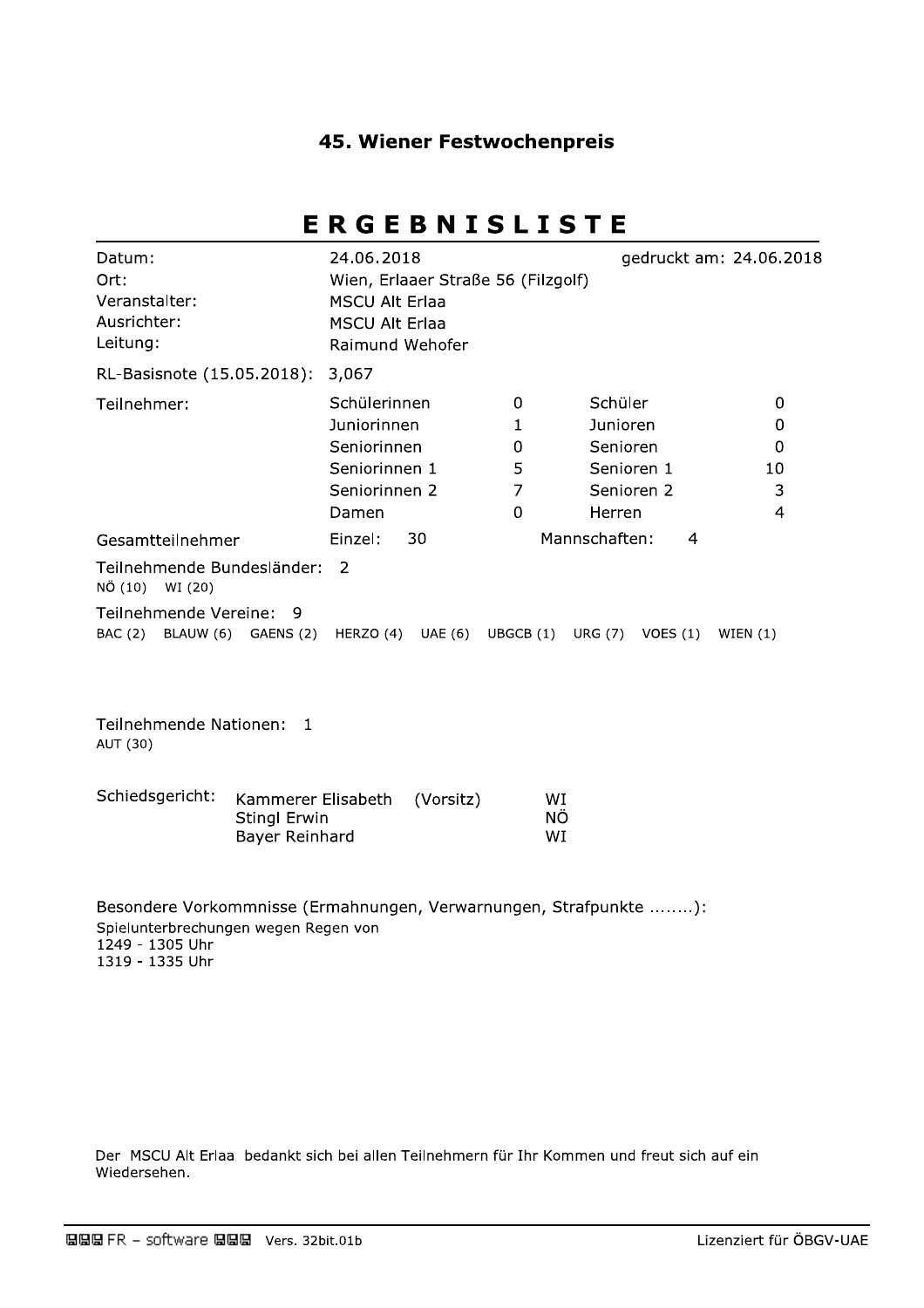# Kategorie: Seniorinnen 2

|    | Rg. Name             | Liz. | Verein       | Land Kat. |                | Score |       |     |     |    |        | Summe Strg. Schnitt |  |
|----|----------------------|------|--------------|-----------|----------------|-------|-------|-----|-----|----|--------|---------------------|--|
|    | Kammerer Elisabeth   | 644  | URG          | WI        | W <sub>2</sub> | 36    | 31 36 |     | 103 | 5. | 34,333 |                     |  |
|    | Paulmayer Angelika   |      | 492 BLAUW    | WI        | W <sub>2</sub> | 41    | 35 35 |     | 111 | 6  | 37,000 |                     |  |
|    | 3 Sappl Gabriele     | 724  | <b>URG</b>   | WI        | W <sub>2</sub> | 41    | 37    | -39 | 117 | 4  | 39,000 |                     |  |
| 4  | Stelzhammer Brigitta |      | 386 URG      | WI        | W <sub>2</sub> | 38    | 48    | -40 | 126 | 10 | 42,000 |                     |  |
| 5. | Nestler Christine    | 1120 | URG          | WI        | W <sub>2</sub> | 47    | 47    | -49 | 143 | 2  | 47,667 |                     |  |
| 6  | Feiwickl Helga       | 793. | <b>HERZO</b> | ΝÔ        | W <sub>2</sub> | 58    | 53    | 50  | 161 | 8  | 53,667 |                     |  |
|    | Neuhuber Silvia      | 549  | URG          | WI        | W <sub>2</sub> | 73.   | 71    | .59 | 203 | 14 | 67,667 |                     |  |
|    |                      |      |              |           |                |       |       |     |     |    |        |                     |  |

# Kategorie: Senioren 1

|    | Rg. Name             |      | Liz. Verein | Land | Kat.           | <b>Score</b> |    |      |     | Summe Strg. Schnitt |        |  |
|----|----------------------|------|-------------|------|----------------|--------------|----|------|-----|---------------------|--------|--|
|    | Bayer Reinhard       | 1982 | BLAUW       | WI   | M1             | 31           | 36 | 36   | 103 | 5.                  | 34,333 |  |
|    | <b>Turner Martin</b> |      | 584 UAE     | WI   | M1             | 35           | 36 | -34  | 105 | 2                   | 35,000 |  |
| 3. | Schützenhofer Ernst  |      | 314 HERZO   | ΝÖ   | M1             | 33           | 42 | - 33 | 108 | 9                   | 36,000 |  |
| 4  | Riegler Michael      |      | 668 GAENS   | ΝÔ   | M1             | 40           | 33 | 37   | 110 | 7                   | 36,667 |  |
| 5. | Felbab Walter        | 10   | URG         | WI   | M <sub>2</sub> | 40           | 38 | 35   | 113 | 5.                  | 37,667 |  |
|    | Wehofer Raimund      | 983  | UAE         | WI   | M1             | 37           | 43 | 33   | 113 | 10                  | 37,667 |  |
|    | Slovacek Johannes    | 240  | URG         | WI   | M2             | 41           | 39 | 39   | 119 | 2                   | 39,667 |  |
| 8  | Gromann Richard      | 1011 | BLAUW       | WI   | M1             | 41           | 43 | -41  | 125 | $\mathbf{2}$        | 41,667 |  |
| 9  | Kladler Werner       |      | 308 BAC     | NÖ.  | M1             | 40           | 44 | -42  | 126 | 4                   | 42,000 |  |
| 10 | Asche Andreas        | 199  | <b>UAE</b>  | WI   | M1             | 50           | 45 | 47   | 142 | 5.                  | 47,333 |  |
| 11 | Fikota Ernst         | 649  | HERZO       | ΝÖ   | M1             | 42           | 51 | 51   | 144 | 9                   | 48,000 |  |
| 12 | Stingl Erwin         | 374  | HERZO       | ΝÖ   | M1             | 46           | 57 | 51   | 154 | 11                  | 51,333 |  |
|    |                      |      |             |      |                |              |    |      |     |                     |        |  |

### **Kategorie: Damen**

|    | Rg. Name        |          | Liz. Verein | Land Kat. |    | Score |       |     | Summe Strg. Schnitt |    |        |  |
|----|-----------------|----------|-------------|-----------|----|-------|-------|-----|---------------------|----|--------|--|
|    | Riegler Petra   | 667      | GAENS       | ΝÕ        | W1 | 47    | 42 39 |     | 128                 | 8  | 42.667 |  |
| 2  | Ebmer Regina    |          | 153 UAE     | WI        | W1 | 49    | 43    | -40 | 132                 | 9. | 44,000 |  |
| 3. | Draxler Larissa | 9001 UAE |             | WI        | W1 | 54    | -48   | -47 | 149                 |    | 49,667 |  |
| 4  | Kladler Beate   | 323      | <b>BAC</b>  | <b>NO</b> | W1 | 54    | -48   | -50 | 152                 | 6  | 50,667 |  |
| 5. | Langer Klaudia  |          | 953 UAE     | WI        | W1 | 56.   | -60   | -53 | 169                 |    | 56,333 |  |
| 6  | Leitner Janine  |          | 482 BLAUW   | WI        | WJ | 58    | -67   | -62 | 187                 | 9  | 62,333 |  |

## **Kategorie: Herren**

|    | Rg. Name           | Liz. | Verein       | Land Kat. |                | Score |           |     |     | Summe Strg. Schnitt |        |  |
|----|--------------------|------|--------------|-----------|----------------|-------|-----------|-----|-----|---------------------|--------|--|
|    | Wanic Konrad       |      | 289 WIEN     | WI        | HE.            |       | 36 37 32  |     | 105 | 5                   | 35,000 |  |
|    | Werner Hans Peter  | 687  | <b>VOES</b>  | ΝÕ        | HE.            |       | 34 35 38  |     | 107 | 4                   | 35.667 |  |
|    | 3 Buxbaum Wolfgang | 2163 | <b>UBGCB</b> | -NÖ       | M <sub>2</sub> |       | 41 36 35  |     | 112 | 6                   | 37,333 |  |
| 4  | Machatschek Stefan |      | 568 BLAUW    | WI        | HE.            | 47    | 50.       | -44 | 141 | 6                   | 47,000 |  |
| 5. | Apeltauer Dominik  | 249  | BLAUW        | WI        | HE.            | 55.   | - 53 - 54 |     | 162 |                     | 54,000 |  |